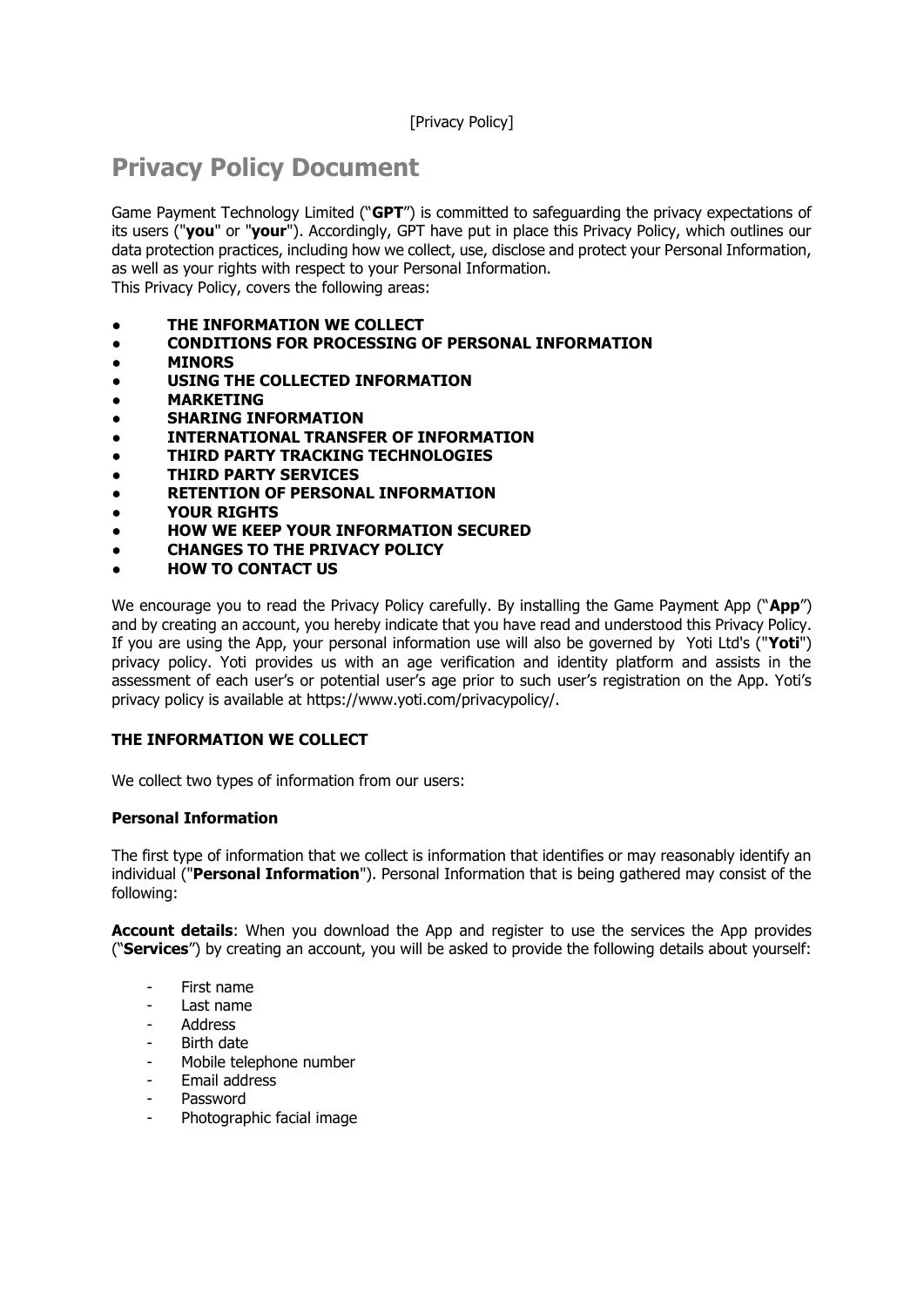In addition, we may collect certain information as required under various gaming regulations, as well as Know Your Client ("**KYC**") and Anti-Money Laundering ("**AML**") regulatory requirements, such as your source of funds.

- Address information: We store your home address and country. This is in order to confirm (via our payment processor) when you use a debit card to purchase play credit ("**Credit**"), the card is registered to the same address.
- Gaming information: In order for us to provide the Services, we automatically record information related to your account and use of our Services, including with respect to your transactions, deposits, balances, withdraws, bonuses and winnings. We may also collect information that indicates potential gambling problems or addictions in order to ensure a responsible gaming environment and as required of the operators by law.
- **Financial information**: In order for you to enjoy all of the functions of the Services and use Credit to play on gaming and non-gaming machines, payment information will be collected from you, including full records of your financial transactions, such as purchases/withdrawals of Credit as well as allowing you to set your safe bet limit, take a break from your account and close your account.
- **Voluntary information:** We collect information which you provide us voluntarily, such as when you respond to communications from us, communicate with us via email or share additional information about yourself through your use of the Services. This includes information you are willing to share with us for the purpose of improving and developing our relationship with you.
- **Geolocation information:** If you allow geolocation services on your device we shall store your geolocation details including your longitude and latitude against each financial transaction (machine deposits and withdrawals and card deposits into your account and withdrawals back to card), in order to detect suspicious patterns of play and to enhance the Services by understanding regional play.
- **Device information**: We may collect specific types of connection details and information with regard to your device, software or hardware that may identify you, such as: device's unique identifiers (e.g. UUID and MAC address), browser fingerprinting and IP address.
- **Telephone calls**: We may record or monitor telephone calls for customer support, training and/or security purposes.
- Yoti: When you provide age verification data via a Yoti account to use the Services we will have access to basic information from Yoti, being your name and whether you are over the age of 18.
- Freshdesk: We use Freshdesk to provide a support portal to you. As part of this service Freshdesk may collect data from you including but not limited to your name and email address. Freshdesk's privacy policy is available at [https://www.freshworks.com/privacy/?\\_ga=2.263054533.878707382.1575299666-](https://www.freshworks.com/privacy/?_ga=2.263054533.878707382.1575299666-650019219.1575299666) [650019219.1575299666.](https://www.freshworks.com/privacy/?_ga=2.263054533.878707382.1575299666-650019219.1575299666)
- **Information we collect from third parties:** We may collect Personal Information from third party service providers, such as information about your credit history from credit agencies and other financial information which is relevant to the provision of the Services, as well as information which is gathered in order to verify your identity and prevent fraudulent or illegal activity.

## **Non-personal Information**

The second type of information is un-identified and non-identifiable information pertaining to you, which may be made available or gathered via your use of the Service ("**Non-Personal Information**"). Non-Personal Information which is being collected consists of technical information and aggregated usage information, and may contain, among other things, your operating system, screen resolution,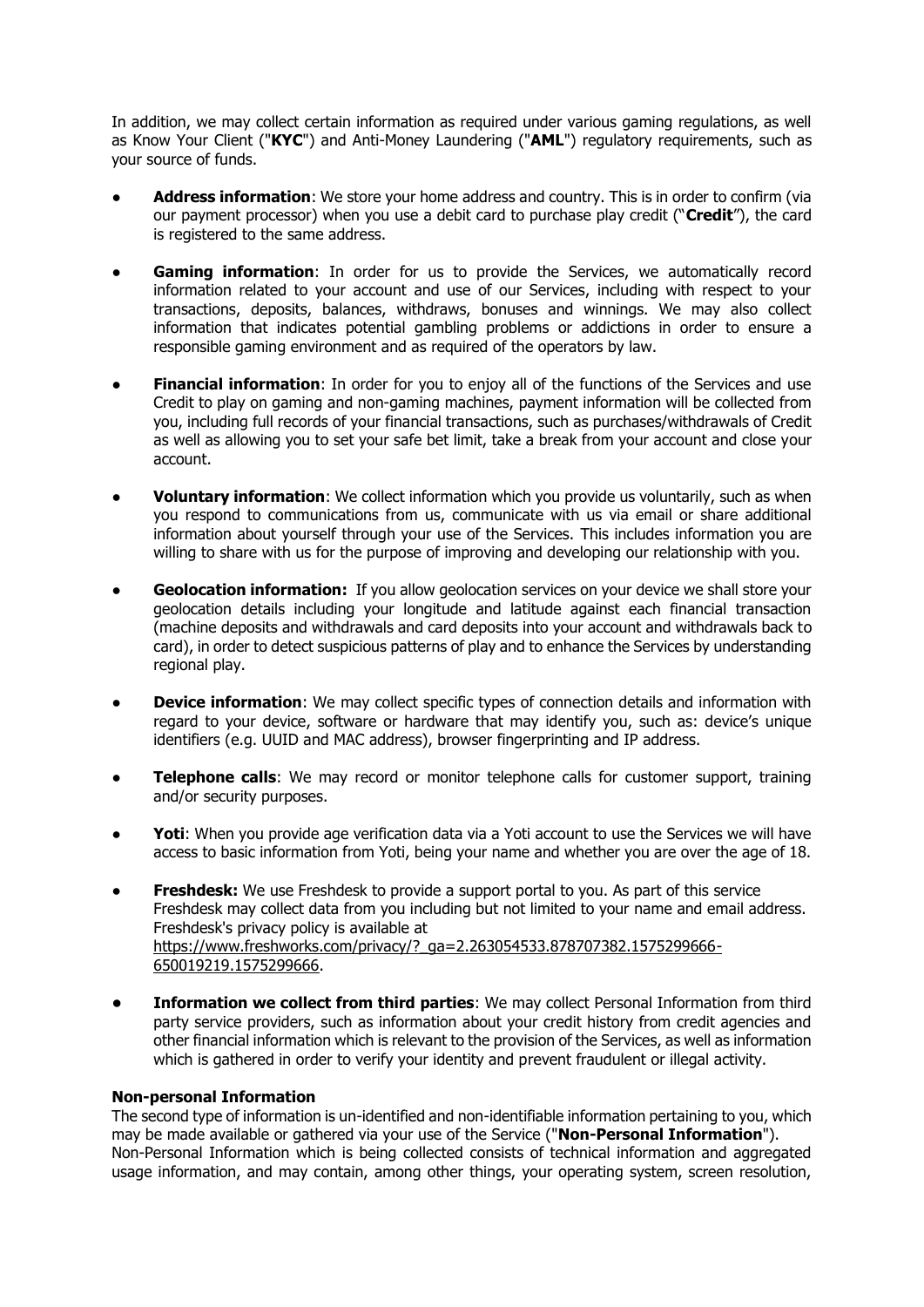keyboard language, your 'click-stream' and activities on the App, the period of time you visited the App and related time stamps, etc.

#### **For avoidance of doubt, any Non-personal Information connected or linked to any Personal Information shall be deemed as Personal Information as long as such connection or linkage exists.**

Types of Non-personal Information we collect from or about you:

- **Log-in history and technical information**: In order to enhance the functionality of the Services and to provide you with a better user experience, we collect technical information transmitted by your device, including certain software and hardware information (e.g. the type of operating system your device uses, language preference, access time of the App; etc.).
- **Gameplay information**: We record game play information including, amongst other things, your deposits, bonuses and game session duration.
- **Device and connection information:** We collect information from the particular device you are using, for security and fraud detection and prevention purposes. For example, we may gather information with regard to other software which is running simultaneously with the App for detecting if you are using software which is associated with fraudulent activity (e.g. robots, malware, etc.) or checking if the connection you are using is via a VPN or proxy.
- **Analytics information**: We collect information about your use of the Services, such as App usage, log files, user activity (e.g. pages viewed, the amount of time spent on particular pages, online browsing, clicks, actions, etc.), time stamps, alerts, etc. This information is collected for amongst other things troubleshooting errors and bugs as well as for research and analytics purposes about your use of the Services.
- **Anonymous information**: We may anonymise or de-identify the information collected by the Services or via other means so that the information cannot, on its own, personally identify you. Our use and disclosure of such aggregated or de-identified information is not subject to any restrictions under this Privacy Policy, and we may disclose it to others without limitation and for any purpose, such as for advertising or marketing purposes.

## **CONDITIONS FOR PROCESSING PERSONAL INFORMATION**

We will process your Personal Information for a variety of reasons, each of which is prescribed by relevant data protection laws.

## ● **Fulfilment of a contract, compliance with a legal obligation**

It is necessary for us to process your Personal Information where it is necessary for the performance of a contract or in order for us to comply with our various legal and/or regulatory responsibilities, including, but not limited to complying with any AML and KYC legislation.

## ● **Legitimate interests**

We also process your Personal Information where we deem such processing to be in our (or a third party's) legitimate interests and provided always that such processing will not prejudice your interests, rights and freedoms. Examples of us processing in accordance with legitimate interests would include: (i) where we disclose your Personal Information to any one or more of our associate/subsidiary companies following a restructure or for internal administrative purposes; (ii) detection and retention of information pertaining to those with responsible gaming issues; (iii) processing for the purposes of ensuring network and information security, including preventing unauthorised access to our electronic communications network; (iv) safeguarding the integrity of our Services by combatting, reporting and sharing information related to suspicious betting patterns or fraudulent activities; (v) adhering to regulatory and statutory requirements; (vi) devising a tailored reward scheme for players; and (vii) sharing personal information with our advisers and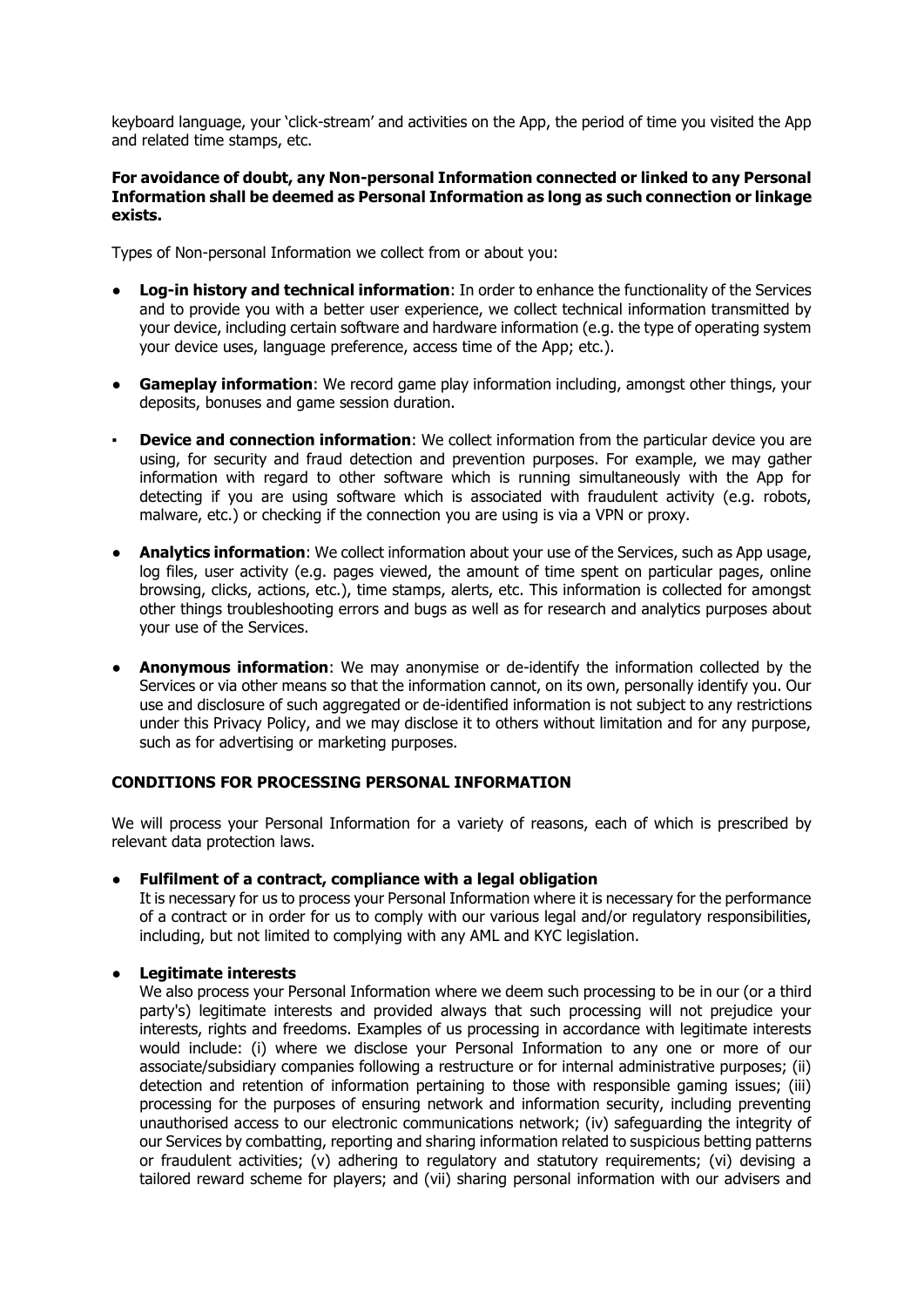professional services providers (such as auditors) for ensuring our compliance with regulatory requirements and industry best practices.

#### ● **Consent**

Our processing of your Personal Information will primarily be necessary for us to provide you with the Services. However, if you provide your consent to receive marketing, we will on certain occasions provide marketing information (such as promotions and marketing material). If you have agreed to receive marketing, you can opt out at a later date. If you no longer wish to be contacted for marketing purposes, please update your account preferences within the App.

#### **MINORS**

Use of the Services in relation to gaming machines is not designed or directed to persons under the age of 18.

We reserve the right to access and verify any Personal Information collected from you. In the event that we become aware that a person under the age of 18 is using the Services in relation to gaming machines and has shared any information, we may discard such information unless it is needed to comply with any legal or statutory obligation binding upon us.

## **USING THE COLLECTED INFORMATION**

We may use your Personal Information for the purposes listed below:

- To set up, manage and update your account.
- To provide and operate the Services (such as for purchasing Credits and payment processing).
- To communicate with you and to keep you informed of our latest service updates .
- To market our Services (see more below under "Marketing"), as well as to serve you advertisements, including behavioural advertising.
- To conduct analytics, statistical and research purposes, in order to improve and customise the Services to your needs and interests (such as by compiling aggregated reports about the usage of certain features of our Services).
- For customer relationship management purposes, and to support and troubleshoot the Services and to respond to your queries.
- To enable us to further develop, customise and improve the Services based on your common preferences and uses.
- To provide you with a responsible gaming environment.
- To communicate with you and to process any of your requests to exercise your user rights.
- To identify and authenticate your access to certain features of the Services.
- To detect and prevent fraudulent and illegal activity or any other type of activity that may jeopardise or negatively affect the integrity of the Services, including by identifying risks associated with your activity on the App.
- To investigate violations of our policies and the Terms as well as enforce our policies and the Terms.
- To investigate and resolve disputes in connection with your use of the Services.
- To assist us with meeting our regulatory obligations or as required by law or regulation, including for the purpose of ascertaining your source of funds or income, or as required by other governmental authorities, or to comply with any legal process or respond to a government request.
- In addition, we use your Personal Information upon your specific and informed consent, such as for certain marketing and promotional activities.

Where you have not consented (or have withdrawn your consent) to the processing of your Personal Information by us, we may continue to process your Personal Information (a) where processing is required for the performance of the contract (i.e. the Terms) between you and us; and/or (b) where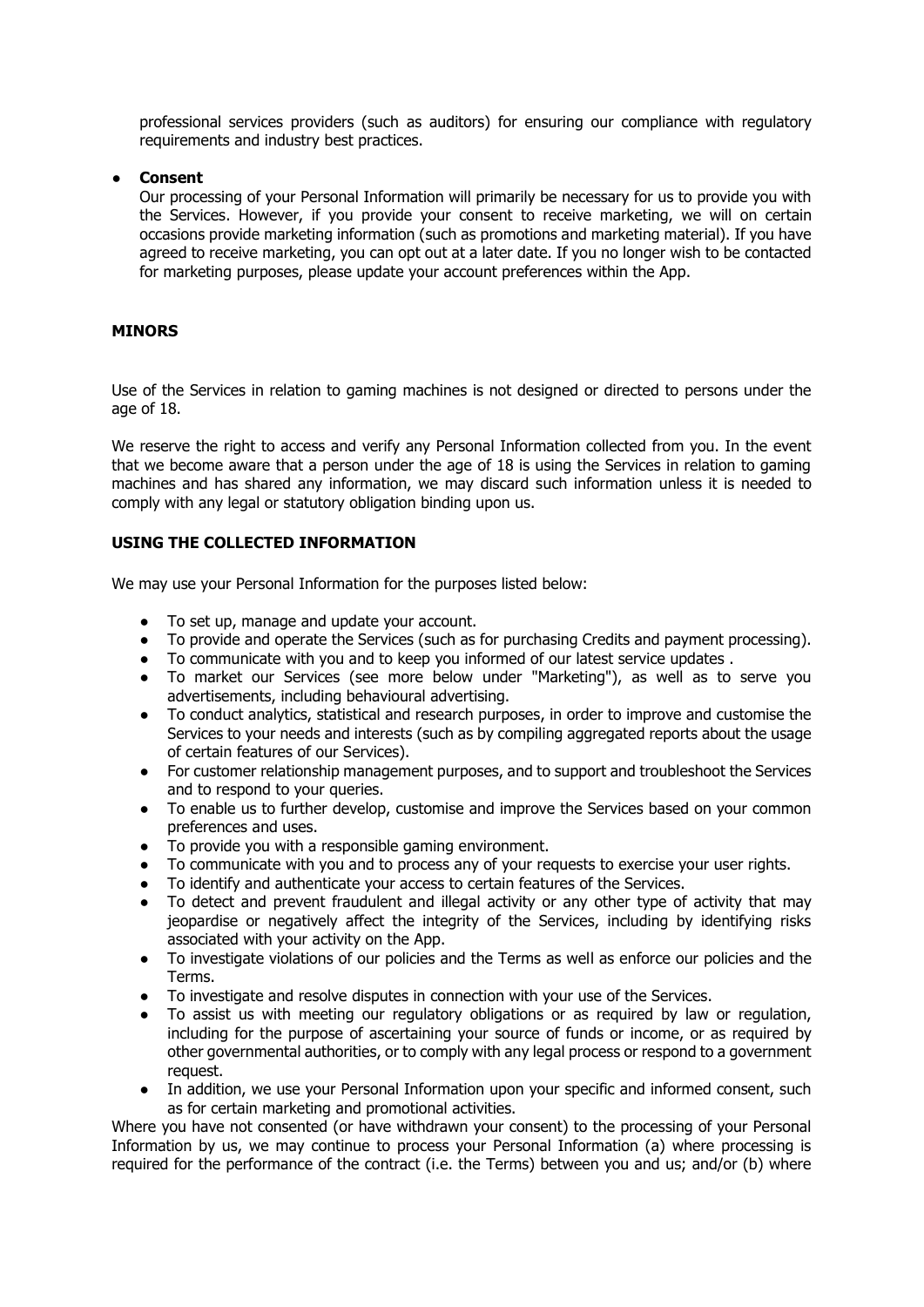processing is necessary for compliance with a legal obligation to which we are subject; (c) where processing is necessary for the purposes of a legitimate interest of GPT.

#### **MARKETING**

Subject to your express consent, GPT will use your Personal Information, such as your name, home address, email address, telephone number etc., ourselves or by using our third-party subcontractors for the purpose of providing you with promotional materials, concerning the Services as well as products, services, websites and applications which relate to the Services ("**Marketing Affiliates**"), which we believe may interest you.

If you have consented to receiving marketing offers, you may at any time decline receiving further marketing offers from us or from Marketing Affiliates by updating your account preferences within the App.

## **SHARING INFORMATION**

We do not share your Personal Information with third parties ("**Recipients**") except as described in this Privacy Policy. The Personal Information will be disclosed to Recipients only to the extent required for the specific purposes, as stipulated in this Privacy Policy.

We may share Personal Information with any of the following recipients:

- Any replacement service provider that we engage with to operate the App.
- Companies within the GPT group and other affiliated companies.<br>• Subcontractors and third-party service providers, as well as their
- Subcontractors and third-party service providers, as well as their subcontractors, which by way of example include (but is not limited to) cloud computing companies, marketing affiliates, identity verification and fraud prevention services, and other data verifiers.
- Payment service providers, payment processors and banks.
- Auditors, contractors or legal/financial/other advisers of any of the GPT's business processes.
- Any third parties who investigate, detect or prevent fraudulent or illegal activity or enable us to enforce our policies, including in order to ascertain your source of income or funds (e.g. governmental authorities, law enforcement bodies, banks and other investigatory bodies).
- Gambling addictions bodies.
- Licensing authorities, governmental and regulatory bodies, in accordance with applicable laws and regulations.
- Potential purchasers, successors or investors in GPT, or in the event of a corporate transaction (e.g. sale of a substantial part of our business, merger, reorganization, bankruptcy, consolidation or asset sale of an asset or transfer in the operation thereof) in relation to GPT (in such event, the acquiring company or transferee will assume the rights and obligations as described in this Privacy Policy).
- Customers of GPT whose machines you have played.

In addition to the purposes listed in this Privacy Policy, we share Personal Information with those Recipients for any of the following purposes:

- Storing such information on our behalf, for example by using cloud computing service providers.
- Processing such information to assist us with our business operations (e.g. to process payments and your deposits; authenticate your access; auditing our operations; detect and prevent fraudulent or illegal activity; etc.).
- Performing research, technical diagnostics or analytics.
- Communicating targeted advertising, as well as promotional and informational materials, in accordance with our marketing policy (see above, in the section titled "Marketing").
- Whenever we believe in good faith that disclosure is necessary to protect our rights or legal claims, enforce our policies (including our Terms), protect your safety or the safety of others, as well as to investigate or prevent any fraud, for security reasons or to help us with any other related technical issue.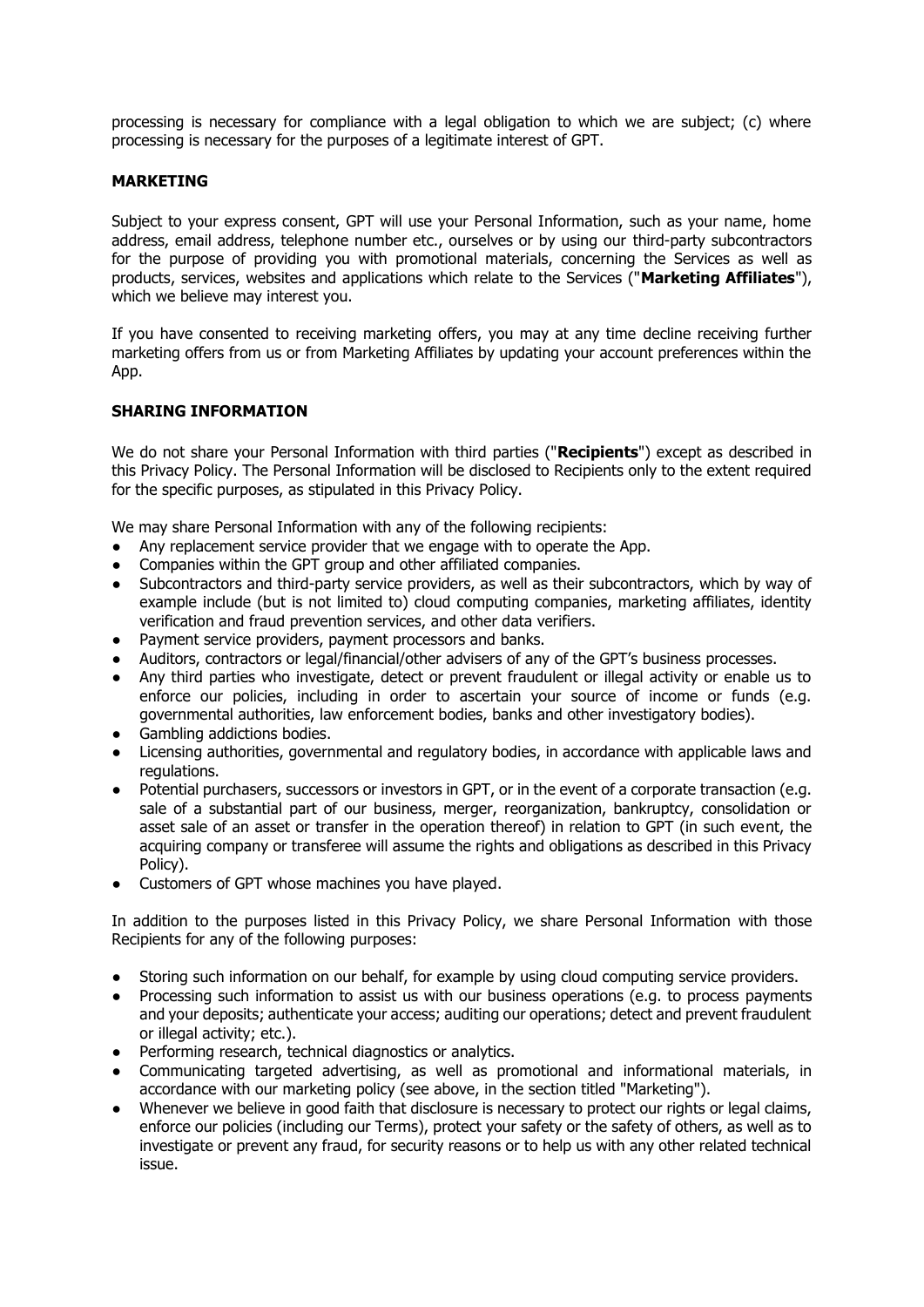## **INTERNATIONAL TRANSFER OF INFORMATION**

It may be necessary for the provision of Services and to the extent required for the specific purpose, as stipulated in this Privacy Policy to transfer your Personal Information to countries outside the European Economic Area. The data protection and other laws of these countries may not be as comprehensive as those in the European Economic Area.

We use best efforts to ensure that your Personal Information is protected in accordance with our Privacy Policy, through contractual means (such as by using the standard contractual clauses approved by the European Commission for data transfer, as available at [https://ec.europa.eu/info/law/law-topic/data](https://ec.europa.eu/info/law/law-topic/data-protection/international-dimension-data-protection/standard-contractual-clauses-scc_en)[protection/international-dimension-data-protection/standard-contractual-clauses-scc\\_en\)](https://ec.europa.eu/info/law/law-topic/data-protection/international-dimension-data-protection/standard-contractual-clauses-scc_en) or other means (such as ensuring that the European Commission decisions determined that such jurisdictions offer adequate level of protection).

## **THIRD PARTY TRACKING TECHNOLOGIES**

When you access our Services (for example when you use the App), we use (and authorize third parties to use) web beacons, cookies, pixels, scripts, tags and other technologies ("**Tracking Technologies**"). The Tracking Technologies allow us to automatically collect information about you and your device (for example your computer or mobile device), for different purposes, such as in order to enhance your navigation on our Services, improve the performance of our Services and customize your experience on our Services. We also use this information to collect statistics about the usage of our Services, perform analytics, deliver content which is tailored to your interests and administer services to our users, advertisers, publishers, customers and partners.

## **THIRD PARTY SERVICES**

While using the Services you may encounter links to third party websites, services or applications. Please keep in mind that this Privacy Policy does not apply to any third-party websites, services or applications, even if they are accessible, downloadable, or otherwise distributed through the Services.

## **RETENTION OF PERSONAL INFORMATION**

If you have registered an account through our Services, GPT will retain your Personal Information during the period your account is active. In addition, GPT will retain your Personal Information for additional periods, as strictly necessary to enable GPT to meet its legal obligations under applicable laws or regulations, such as the applicable gaming regulations, KYC and AML regulations, as well as to meet GPT's contractual obligations.

In addition, the Group may retain your Personal Information for longer periods, provided that retaining such information is strictly necessary for GPT's legitimate interests, such as fraud prevention and record keeping, responsible gaming reasons, resolving or exercising claims regarding potential disputes, and where GPT is guided to do so by the applicable supervisory authority.

## **YOUR RIGHTS**

You may contact us by raising a support ticket within the "*Support*" section of the App), and request:

- With regard to consent-based processing, access or delete any Personal Information relating to you.
- To change or update any Personal Information relating to you (for example, if you believe that your Personal Information is incorrect, you may ask to have it corrected or deleted). Note that you may also request that we will correct errors with regard to your Personal Information (except in cases where the information is required to be kept in its original format under any applicable laws and regulations).
- That we will restrict or cease any further use of your Personal Information.
- That we will provide the Personal Information in a machine-readable format.